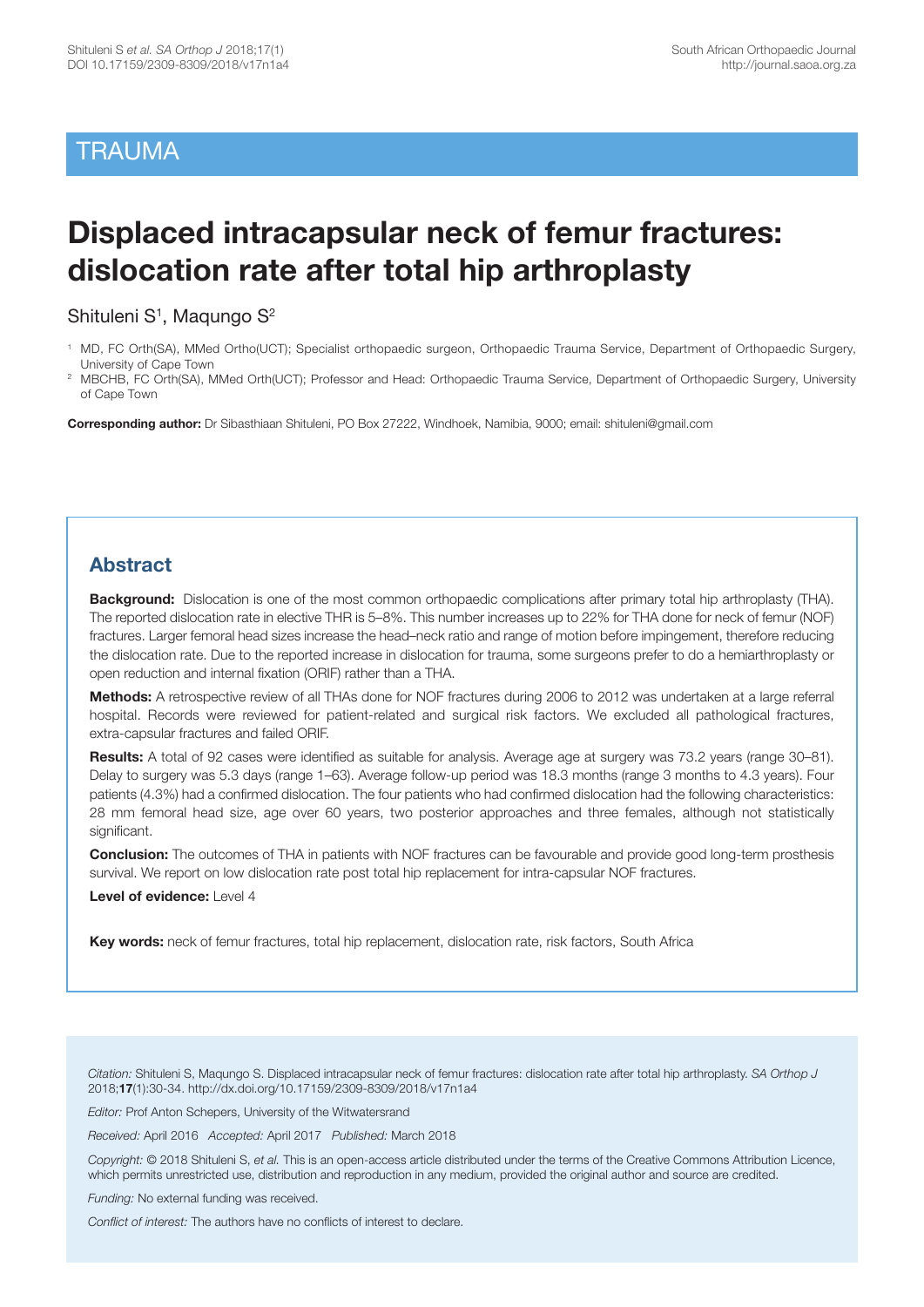### **Introduction**

Primary total hip replacement (THR) is suggested for treatment of displaced neck of femur (NOF) fractures in patients with preexisting arthrosis of the hip or if they expect a high level of activity. Dislocation is one of the most common orthopaedic complications after primary total hip arthroplasty (THA). 1 Dislocation is associated with high morbidity and increased cost for the patient. Dislocated THRs have worse outcomes compared to THRs that do not dislocate. The two-year survival rate for the dislocated THR is slightly over 50%.<sup>2</sup>

Improved surgical techniques and the evolution of implant design have lowered the dislocation rate after hip arthroplasty surgery for treatment of fractured NOF to approximately 1–5%. In a multicentre prospective randomised trial, Rogmark *et al*. reported a 6% failure rate for total hip arthroplasty and a 43% failure rate for open reduction and internal fixation. <sup>3</sup> Dislocation rate for total hip arthroplasty was 8% (4.2% recurrent dislocations) in the same study with similar one-year mortality of 13% between the THA and internal fixation groups. Previous studies revealed that dislocation rate following total hip arthroplasty in displaced hip fracture is less than 10%. 4-6

The treatment of displaced NOF fractures has evolved but remains controversial. Options for treatment include nonoperative percutaneous fixation; closed reduction and internal fixation; open reduction and internal fixation; and arthroplasty (either hemiarthroplasty or total hip arthroplasty).

Hip joint preservation and avoidance of complications of THA are regarded as advantages by some surgeons. On the other hand, some surgeons favour THA as a treatment modality due to quicker rehabilitation and the avoidance of all complications associated with fracture union and femoral head vascularity.<sup>7</sup>

For patients with appropriate indications for THA for treatment of acute NOF fracture, THA can provide good outcomes, it costs less, and has long-term survival of the prosthesis. <sup>8</sup> Total hip arthroplasty for treatment of NOF fracture has a lower failure rate compared to open reduction and internal fixation. In THA, functional recovery of the patients was good. It had lower revision rates, but dislocation rates have been high, ranging between 6 and 22%. 9

Various factors influence the risk of dislocation after THA. These are patient-related factors such as age, sex, diagnosis, alcoholism, dementia, neuromuscular and cognitive disorders, and psychosis; or surgical risk factors such as surgical approach, component positioning, soft tissue tension, head size, impingement and liner profile. 10-12 Femoral head sizes of larger diameters increase the head–neck ratio. Range of motion is increased before impingement, therefore reducing the dislocation rate. They have a higher friction moment, despite the advantage of an increased jumping distance that lower impingement and risk of dislocation.

For 28 mm diameter femoral heads the dislocation rate ranges from 0.6% to 3.6%, <sup>13</sup> but even higher for 22 mm diameter femoral heads that range from 3.8%13 to 18.8%. <sup>14</sup> Lower rates are reported for the 32 mm diameter femoral heads, 0.5% and 0.0% for 38 mm diameter. <sup>15</sup> In a recent study, femoral heads bigger than 36 mm resulted in a drastic decrease in the dislocation rate following THA when compared to head sizes of less than 36 mm. 16

### *Rationale and problem identification*

THA performed for NOF fracture has a higher risk of dislocation than THA done for hip arthrosis. Larger femoral head sizes have a lower incidence of dislocation. However, the dislocation rate is not known in South Africa. Furthermore, the factors that may be associated with an increased risk of dislocation in the South African context are not known.

### *Aims and objectives*

The aim of this study was to determine the prevalence and risk factors of dislocation following total hip arthroplasty for treatment of acute NOF fractures at our level 1 hospital during the period of 2006 to 2012. In order to achieve this aim, the objectives of the study were:

- to estimate the number of dislocations following total hip arthroplasty during the period 2006 to 2012
- to investigate the association between femoral head size and the risk of dislocation after THA

### **Methods**

### *Design*

This study was a retrospective review of records of patients who had a total hip arthroplasty for NOF fractures during the period 2006–2012.

### *Setting*

The study was conducted at a level 1 university hospital.

### *Inclusion and exclusion criteria*

All total hip arthroplasties for fractured NOF during 2006–2012 were included. Patients who did not have a minimum of oneyear follow-up were contacted to confirm if they had dislocated. All the patients with pathological fractures, extra-capsular fractures, failed open reduction and internal fixation, and patients with less than 3 months' follow-up were excluded from this study.

#### *Measurements*

A list of patients' names was obtained from the arthroplasty registry and the information in the patients' medical records and radiographs reviewed. Hip dislocation was the end point of the review. We counted the total number of patients with confirmed dislocations. Femoral head sizes were recorded.

### *Statistical analysis*

All numerical data were tested for normality using the Shapiro Wilks test. For normally distributed data, means and standard deviations were described. Where data were skewed, medians and interquartile ranges (IQR) were described. For categorical data, frequencies and proportions were described. The dislocations were counted and expressed as a proportion of the total number of participants. For risk factors, binary logistic regression, with dislocation (yes/no) as the outcome, was used to report odds ratios, 95% confidence intervals and p-values. Multivariate analysis was attempted although the low sample size and low number of dislocations was a limiting factor.

### **Results**

One-hundred-and-seven patients treated with THA for NOF fracture were identified. Fifteen (14%) patients were unsuitable for analysis. A total of 92 patients were therefore included in this study. The median age at the time of surgery was 64.4 years (inter-quartile range or IQR 57.9–72.0). The maleto-female ratio of patients included in the study was 37(40.2%):55(59.8%). The median delay to surgery for THA was three days (IQR 2–6) days. One patient, who had a 63-day delay before THA, was admitted to a different hospital prior to transfer to our unit. The median follow-up period was 18.3 months (range: 3–51.6) (*Table I*).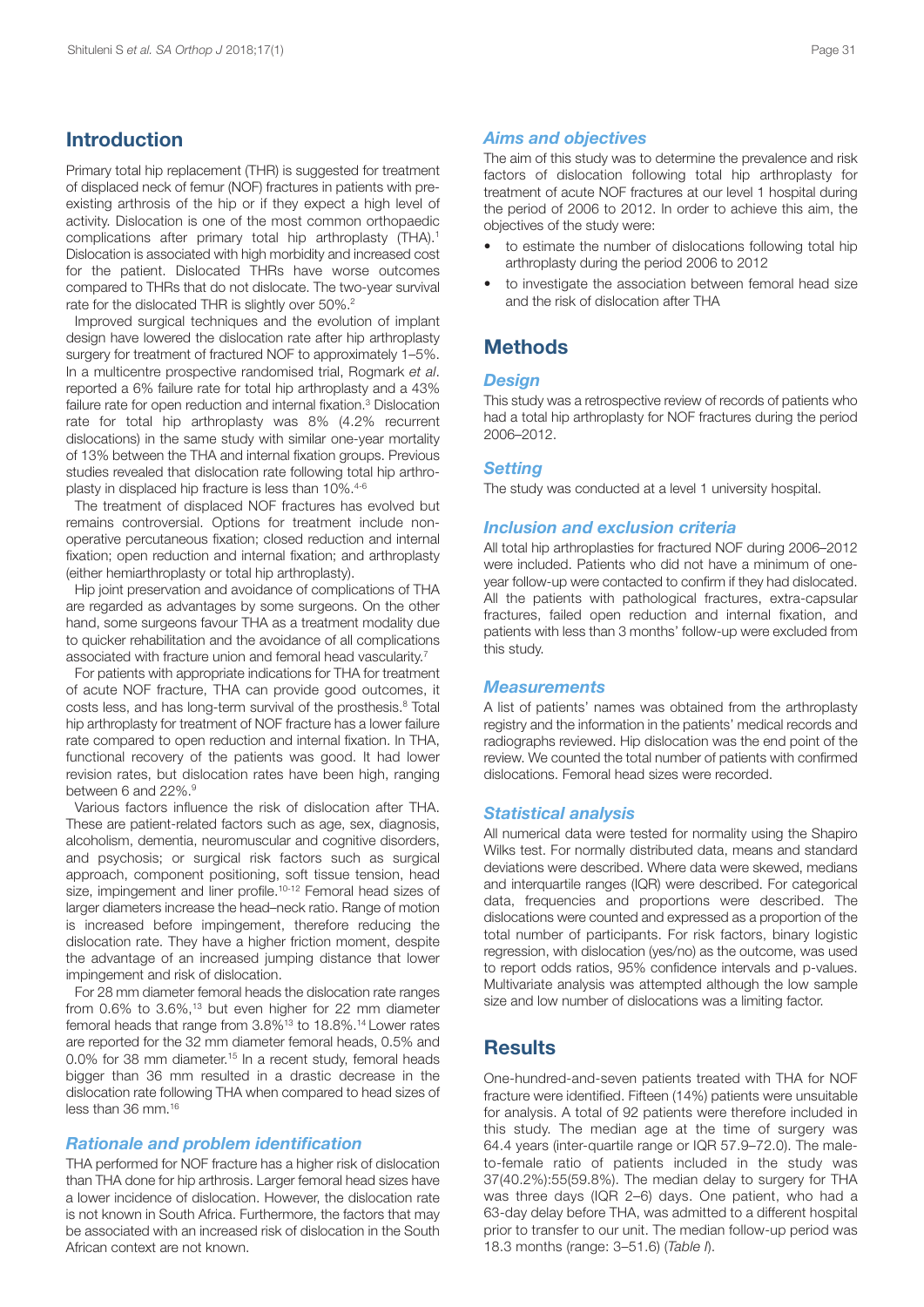|                                   |                        | Frequency (%)             |  |
|-----------------------------------|------------------------|---------------------------|--|
| Gender                            | Female                 | 55 (59.8)                 |  |
|                                   | Male                   | 37 (40.2)                 |  |
| Side of<br>operation              | Right                  | 44 (47.8)                 |  |
|                                   | Left                   | 48 (52.2)                 |  |
| Delay to<br>surgery (days)        | Median $=$ 3           |                           |  |
|                                   | $IOR = 2$ to 6         |                           |  |
| Age at time of<br>surgery (years) | Median = $64.4$        |                           |  |
|                                   | $IOR = 57.9$ to $72.0$ |                           |  |
| Follow-up<br>(months)             | Mean = $18.3$          | $18.3(3 - 51.6)$          |  |
|                                   | Range = $3.0 - 51.6$   |                           |  |
| Implant<br>articulation           | Hard-on-soft           | Metal-on-polyethylene 76  |  |
|                                   | bearing couples        | Ceramic-on-polyethylene 0 |  |
|                                   | Hard-on-hard           | Metal-on-metal 6          |  |
|                                   | bearing couples        | Ceramic-on-ceramic 10     |  |

#### **Table I:** Demographic characteristics



**Figure 1.** Preferred surgical approach. Surgical exposure of the hip for THA can be done through the anterior approach, anterolateral approach, direct lateral approach and posterior approach.

The preferred surgical approach for THA was anterolateral, with 83 (90.2%) patients (*Figure 1*). The posterior approach was occasionally utilised, with only nine (9.8%) patients operated through this approach.

The most frequently used head sizes were 28 mm and 32 mm; with nine (9.8%) patients having the 28 mm femoral head implanted, 32 (34.8%) the 32 mm, 16 (17.4%) 36 mm while five (5.4%) patients had larger than 36 mm femoral heads (*Figure 2*).

A total of 16 (17.4%) THA were hard-on-hard coupling (6 [6.5%] metal-on-metal and ten [10.9%] ceramic-on-ceramic), whereas the rest (76 [82.6%]) were metal-on-polyethylene.

### *Prevalence of dislocations*

Four patients (4.3%) had confirmed dislocations within the first year following THA (*Table II*). The dislocations occurred after days 19, 39, 94 and 249 after discharge from hospital. The dislocations were verified through a review of patient records, radiographs and interviews with patients. There were no recurrent dislocations following reduction in the three patients and revision for the one patient. No other adverse events were recorded during follow-up of these patients.



**Figure 2.** Most frequently used head sizes. Femoral head sizes vary between 22 mm and 60 mm. The size of the head implanted is dependent on the size of the acetabular cup. This varies between patients.

### *Risk factors associated with dislocation*

All four hips that dislocated following THA for fractured NOF had a 28 mm articulation. Their median age was 63 years. Three of the four dislocations were female. With respect to surgical approach, two of the patients had anterolateral approaches while the other two had posterior approaches.

Being female was associated with increased risk of dislocation, but this did not show statistical significance (OR=0.01; 95% CI 0.001–0.87, p=0.044). Bigger head sizes were associated with reduced risk for dislocation, although this did not reach statistical significance (OR=0.27; 95% CI 0.06–1.19, p=0.083). There was no association between either age or delay to surgery and risk of dislocation (*Table III*). Due to the small number of the dislocations that occurred, and the small sample size, these results need to be treated with caution.

### **Discussion**

Literature review showed only a few papers had analysed the treatment of NOF fractures with THA and risk factors associated with dislocation. There is strong support in the literature to treat displaced intracapsular NOF fractures with THA.<sup>17</sup> Hemiarthroplasty provides superior outcomes compared to fixation, but THA has been shown to have advantages over both hemiarthroplasty and fixation. 17,18 Bhandari *et al.* in their systemic review and analysis showed that though THA may increase surgical mortality, it reduces the need for reoperation. 17

Due to the reported high dislocation rate and cost associated with THA some surgeons avoid performing THA, and thus there is no consensus for the treatment of displaced intracapsular NOF fractures. There are two large multicentre randomised trials underway currently (FAITH and HEALTH). The FAITH trial (Fixation Using Alternative Implants for the Treatment of Hip Fractures) compares sliding hip screws and cancellous screws on revision surgery rates for the treatment of femoral neck fractures. The HEALTH trial (Hip Fracture Evaluation with Alternative of Total Hip Arthroplasty versus hemiarthroplasty) compares THA and hemiarthroplasty. Once these studies are completed, they should provide answers to the current controversy of optimal treatment of NOF fractures.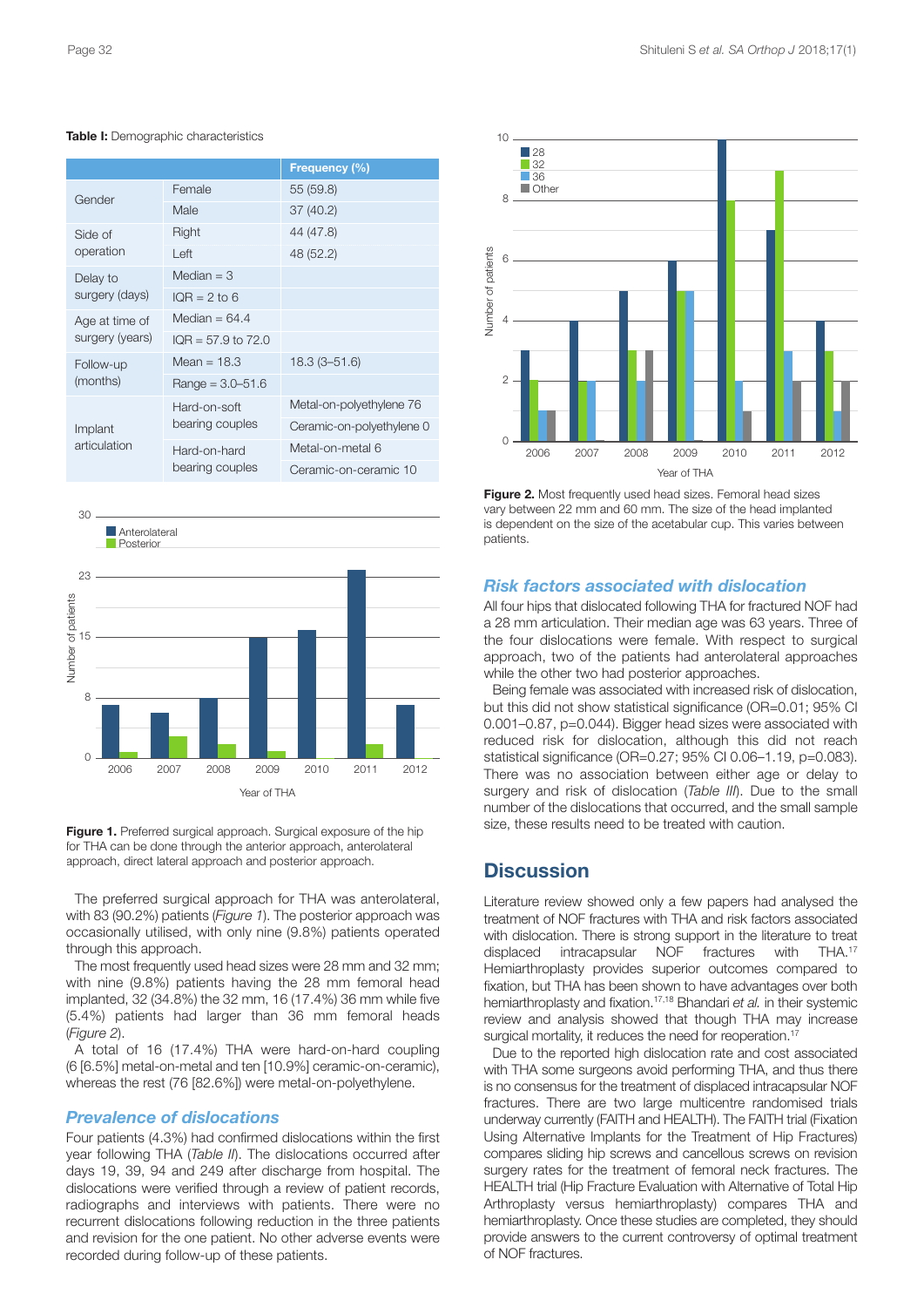| <b>Patient</b> | Head size (mm) | Age (years) | Sex (F:M) | 1st dislocations (no. of<br>days after surgery) | <b>Surgical approach</b> | <b>Revision?</b><br>(Yes/No) |
|----------------|----------------|-------------|-----------|-------------------------------------------------|--------------------------|------------------------------|
|                | 28             | 69          |           | 19                                              | Anterolateral            | <b>No</b>                    |
| $\mathcal{P}$  | 28             | 61          | M         | 249                                             | Posterior                | <b>No</b>                    |
| 3              | 28             | 63          |           | 94                                              | Anterolateral            | Yes                          |
| $\Delta$       | 28             | 74          |           | 39                                              | Posterior                | <b>No</b>                    |

#### **Table II:** Patient characteristics with hip dislocation following THA for NOF fracture

**Table III:** Head size and dislocation

|                             | <b>Univariate analysis</b> |         | <b>Multivariate analysis</b> |         |
|-----------------------------|----------------------------|---------|------------------------------|---------|
|                             | <b>OR (95%CI)</b>          | P-value | <b>OR (95% CI)</b>           | P-value |
| Age                         | $1.03(0.93 - 1.14)$        | 0.547   | $1.15(0.88 - 1.51)$          | 0.299   |
| Sex (female vs male)        | $0.57(0.08 - 4.25)$        | 0.582   | $0.01(0.001 - 0.87)$         | 0.044   |
| Delay                       | $0.78(0.44 - 1.37)$        | 0.385   | $0.58(0.23 - 1.48)$          | 0.256   |
| Head size (bigger vs small) | $0.57(0.29 - 1.12)$        | 0.105   | $0.27(0.06 - 1.19)$          | 0.083   |

Internal fixation for fractured NOF fracture may carry significant complications such as osteonecrosis, leading to avascular necrosis, implant failure and non-union. <sup>17</sup> The benefit of THA for displaced NOF fractures outweighs the risk of dislocation following THA.

A total of 92 patients were included in this study. Fifteen patients (in addition to the 92) were excluded due to inadequate recording-keeping of pre-operative assessment, incomplete surgery data records, pathological fracture and previous ORIF. The median age at the time of surgery was 64 years. The study included 55 (59.8%) females and 37 (40.2%) males. Hailer *et al*. showed that age did not influence the risk of revision due to dislocation; however, they reported that female patients had a lower risk of dislocation. <sup>19</sup> Rogmark *et al.* as well as Lee *et al.* reported on higher dislocation rate in elderly patients. 3,20 The average follow-up in this study was 18.3 months with a minimum of 3 months' follow-up. Previous authors reported high incidence of dislocation within the first 3 months and an overall high dislocation rate within the first year following THA. 10,11,13 Most studies showed a variation in follow-up, some slightly longer. This is probably due to the follow-up protocols of different units, and some patients being discharged earlier if there were no concerns. The minimum follow-up period in this study is similar to most other studies. Socio-economic situations might have forced some patients not to follow up if they had no complaints.

In this study, four patients (4.3%) had confirmed dislocation. This is lower than that reported by many previous researchers. For example Bhandari *et al.* (6.9%), Keating *et al*. (8.6%), Baker *et al.* (7.5%), McKinley *et al.* (9%), Rogmark *et al*. (8%) and Lee *et al*. (10%) all found higher rates of dislocation. 3,17,18,20-22 However, one study, Blomfeldt *et al.* reported a lower (2%) dislocation rate compared to our results.<sup>23</sup>

Three of the four patients had a successful closed reduction and no further complications were reported. One patient required revision surgery and a change of component orientation. All four dislocations had smaller femoral head sizes (28 mm), which is consistent with what has been reported previously. In particular, Berry *et al.* reported on a higher dislocation rate in patients who had smaller femoral head size and posterior approach. <sup>13</sup> Hailer *et al.* reported higher dislocation rates with minimally invasive procedures compared to the anterolateral approach. <sup>19</sup> Greater tuberosity non-unions

are associated with higher dislocation rates. <sup>24</sup> Eftekhar *et al.* reported on the association of surgeon experience and dislocation rates. <sup>25</sup> Younger surgeons and trainees had a slightly higher incidence of dislocation compared to experienced surgeons. Although the sample size was not enough to allow a multivariate regression, one possible explanation for this is that the jumping distance is decreased in smaller head diameters, predisposing patients to dislocation. Two patients (50%) had the posterior approach. The male-to-female ratio was 1:3 for the dislocations. Although all the patients in our study were older than 60 years, we were unable to test the statistical significance of age as a risk factor for dislocation due to the small sample size.

All four dislocations were within the first year of the index THA. There are no reported reasons for the exact cause of early dislocations. This is likely due to the time required for the healing of the capsule and soft tissues.

### *Limitations of the study*

The major weakness of our study is that it was not randomised. We recruited a small cohort of retrospective THAs, although this was over a significant period of time, the population group presenting with NOF fractures suitable for THA is smaller. Younger patients are treated by reduction and fixation, whereas most of the elderly who are not independently mobile, with multiple comorbidities and cognitive impairment, are treated with hemiarthroplasty.

We were unable to report on factors such as cognitive status, neuromuscular disorders, soft tissue tensioning and impingement for the patients that dislocated. This is mainly due to the lack of appropriate record-keeping.

Implant neck geometries were not recorded to determine the head–neck ratio. These are factors that may affect the dislocation risk independently.

### **Conclusion**

Our early dislocation rate of 4.3% is within the published results and shows that primary THA is an acceptable and safe option for displaced intracapsular NOF fractures in active patients. Larger femoral head sizes may have a lower dislocation rate. More rigorous, better-designed studies are needed to investigate risk factors for dislocation in our setting.